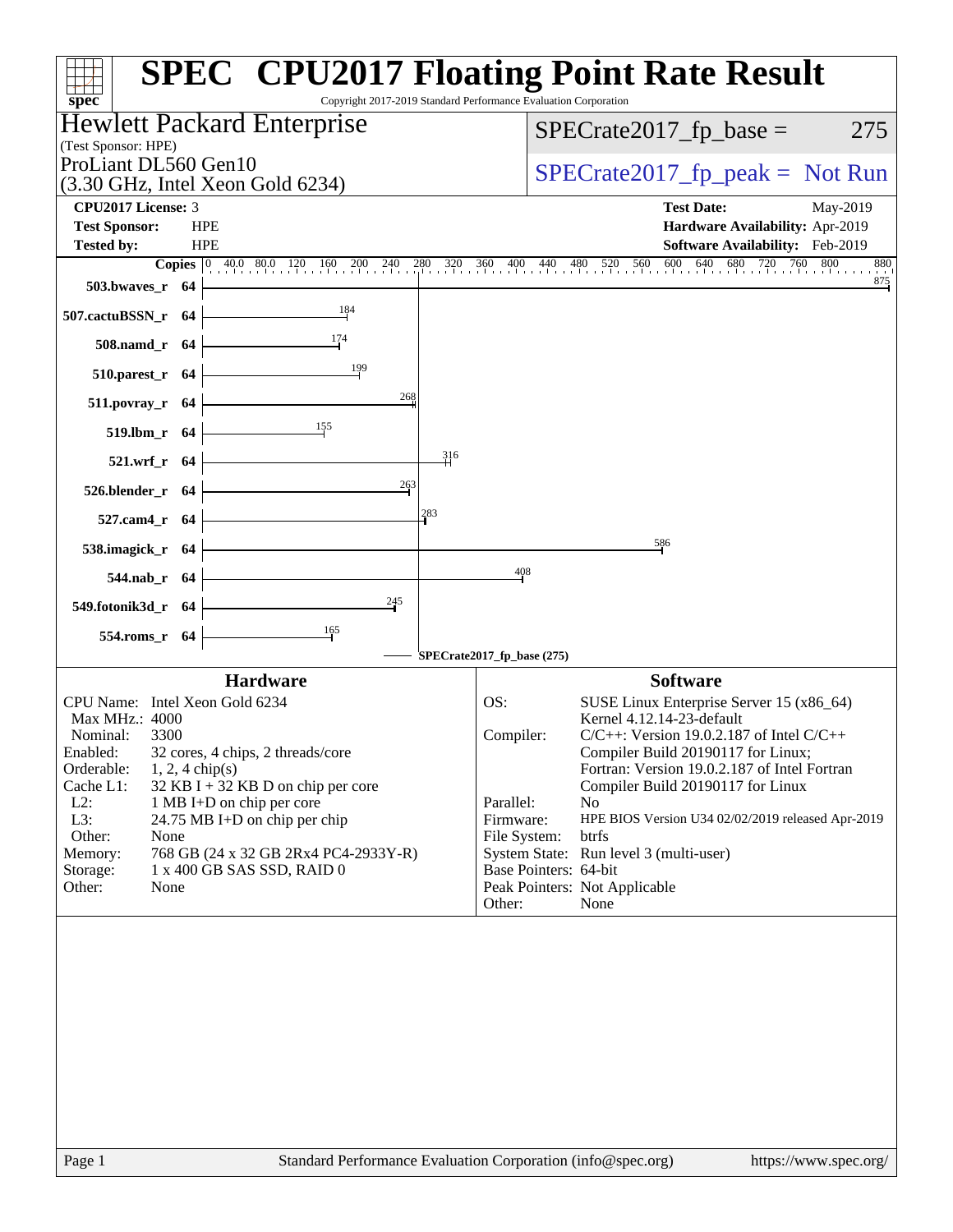Copyright 2017-2019 Standard Performance Evaluation Corporation

## Hewlett Packard Enterprise

(Test Sponsor: HPE)

(3.30 GHz, Intel Xeon Gold 6234)

 $SPECTate2017<sub>fr</sub> base = 275$ 

## ProLiant DL560 Gen10  $SPECrate2017$   $fp$  peak = Not Run

**[spec](http://www.spec.org/)**

ti h

**[CPU2017 License:](http://www.spec.org/auto/cpu2017/Docs/result-fields.html#CPU2017License)** 3 **[Test Date:](http://www.spec.org/auto/cpu2017/Docs/result-fields.html#TestDate)** May-2019 **[Test Sponsor:](http://www.spec.org/auto/cpu2017/Docs/result-fields.html#TestSponsor)** HPE **[Hardware Availability:](http://www.spec.org/auto/cpu2017/Docs/result-fields.html#HardwareAvailability)** Apr-2019 **[Tested by:](http://www.spec.org/auto/cpu2017/Docs/result-fields.html#Testedby)** HPE **[Software Availability:](http://www.spec.org/auto/cpu2017/Docs/result-fields.html#SoftwareAvailability)** Feb-2019

### **[Results Table](http://www.spec.org/auto/cpu2017/Docs/result-fields.html#ResultsTable)**

|                           | <b>Base</b>                                                                                                                                                                                                                                                                    |                |                |                |       |                |       |               | <b>Peak</b>    |              |                |              |                |              |
|---------------------------|--------------------------------------------------------------------------------------------------------------------------------------------------------------------------------------------------------------------------------------------------------------------------------|----------------|----------------|----------------|-------|----------------|-------|---------------|----------------|--------------|----------------|--------------|----------------|--------------|
| <b>Benchmark</b>          | <b>Copies</b>                                                                                                                                                                                                                                                                  | <b>Seconds</b> | Ratio          | <b>Seconds</b> | Ratio | <b>Seconds</b> | Ratio | <b>Copies</b> | <b>Seconds</b> | <b>Ratio</b> | <b>Seconds</b> | <b>Ratio</b> | <b>Seconds</b> | <b>Ratio</b> |
| 503.bwaves_r              | 64                                                                                                                                                                                                                                                                             | 734            | 874            | 733            | 875   | 733            | 876   |               |                |              |                |              |                |              |
| 507.cactuBSSN r           | 64                                                                                                                                                                                                                                                                             | 440            | 184            | 439            | 184   | 441            | 184   |               |                |              |                |              |                |              |
| 508.namd_r                | 64                                                                                                                                                                                                                                                                             | 348            | 174            | 351            | 173   | 349            | 174   |               |                |              |                |              |                |              |
| 510.parest_r              | 64                                                                                                                                                                                                                                                                             | 839            | 199            | 838            | 200   | 840            | 199   |               |                |              |                |              |                |              |
| 511.povray_r              | 64                                                                                                                                                                                                                                                                             | 552            | 271            | 557            | 268   | 559            | 267   |               |                |              |                |              |                |              |
| 519.1bm r                 | 64                                                                                                                                                                                                                                                                             | 436            | 155            | 436            | 155   | 436            | 155   |               |                |              |                |              |                |              |
| $521$ .wrf r              | 64                                                                                                                                                                                                                                                                             | 454            | 316            | 453            | 316   | 463            | 310   |               |                |              |                |              |                |              |
| 526.blender r             | 64                                                                                                                                                                                                                                                                             | 371            | 263            | 370            | 263   | 371            | 263   |               |                |              |                |              |                |              |
| $527$ .cam $4r$           | 64                                                                                                                                                                                                                                                                             | 396            | 283            | 397            | 282   | 394            | 284   |               |                |              |                |              |                |              |
| 538.imagick_r             | 64                                                                                                                                                                                                                                                                             | 272            | 585            | 272            | 586   | 271            | 586   |               |                |              |                |              |                |              |
| $544$ .nab_r              | 64                                                                                                                                                                                                                                                                             | 264            | 408            | 264            | 408   | 264            | 407   |               |                |              |                |              |                |              |
| 549.fotonik3d r           | 64                                                                                                                                                                                                                                                                             | 1019           | 245            | 1017           | 245   | 1022           | 244   |               |                |              |                |              |                |              |
| $554$ .roms_r             | 64                                                                                                                                                                                                                                                                             | 617            | 165            | 622            | 164   | 617            | 165   |               |                |              |                |              |                |              |
| $SPECrate2017$ fp base =  |                                                                                                                                                                                                                                                                                |                | 275            |                |       |                |       |               |                |              |                |              |                |              |
| $SPECrate2017_fp\_peak =$ |                                                                                                                                                                                                                                                                                |                | <b>Not Run</b> |                |       |                |       |               |                |              |                |              |                |              |
|                           | the company of the company of the company of the company of the company of the company of the company of the company<br>$\cdots$<br>$\sim$ $\sim$ $\sim$<br>$\sim$<br>$\mathbf{a}$ , $\mathbf{a}$ , $\mathbf{a}$<br>$\mathbf{r}$ and $\mathbf{r}$<br>$\mathbf{r}$ $\mathbf{r}$ |                |                |                |       |                |       |               |                |              |                |              |                |              |

Results appear in the [order in which they were run](http://www.spec.org/auto/cpu2017/Docs/result-fields.html#RunOrder). Bold underlined text [indicates a median measurement](http://www.spec.org/auto/cpu2017/Docs/result-fields.html#Median).

### **[Submit Notes](http://www.spec.org/auto/cpu2017/Docs/result-fields.html#SubmitNotes)**

 The numactl mechanism was used to bind copies to processors. The config file option 'submit' was used to generate numactl commands to bind each copy to a specific processor. For details, please see the config file.

## **[Operating System Notes](http://www.spec.org/auto/cpu2017/Docs/result-fields.html#OperatingSystemNotes)**

 Stack size set to unlimited using "ulimit -s unlimited" Transparent Huge Pages enabled by default Prior to runcpu invocation Filesystem page cache synced and cleared with:<br>sync: echo 3 > /proc/sys/vm/drop\_caches /proc/sys/vm/drop\_caches runcpu command invoked through numactl i.e.: numactl --interleave=all runcpu <etc>

## **[General Notes](http://www.spec.org/auto/cpu2017/Docs/result-fields.html#GeneralNotes)**

Environment variables set by runcpu before the start of the run: LD LIBRARY PATH = "/home/cpu2017 u2/lib/ia32:/home/cpu2017 u2/lib/intel64"

 Binaries compiled on a system with 1x Intel Core i9-7900X CPU + 32GB RAM memory using Redhat Enterprise Linux 7.5 NA: The test sponsor attests, as of date of publication, that CVE-2017-5754 (Meltdown)

**(Continued on next page)**

| Page 2<br>Standard Performance Evaluation Corporation (info@spec.org) |  |  | https://www.spec.org/ |
|-----------------------------------------------------------------------|--|--|-----------------------|
|-----------------------------------------------------------------------|--|--|-----------------------|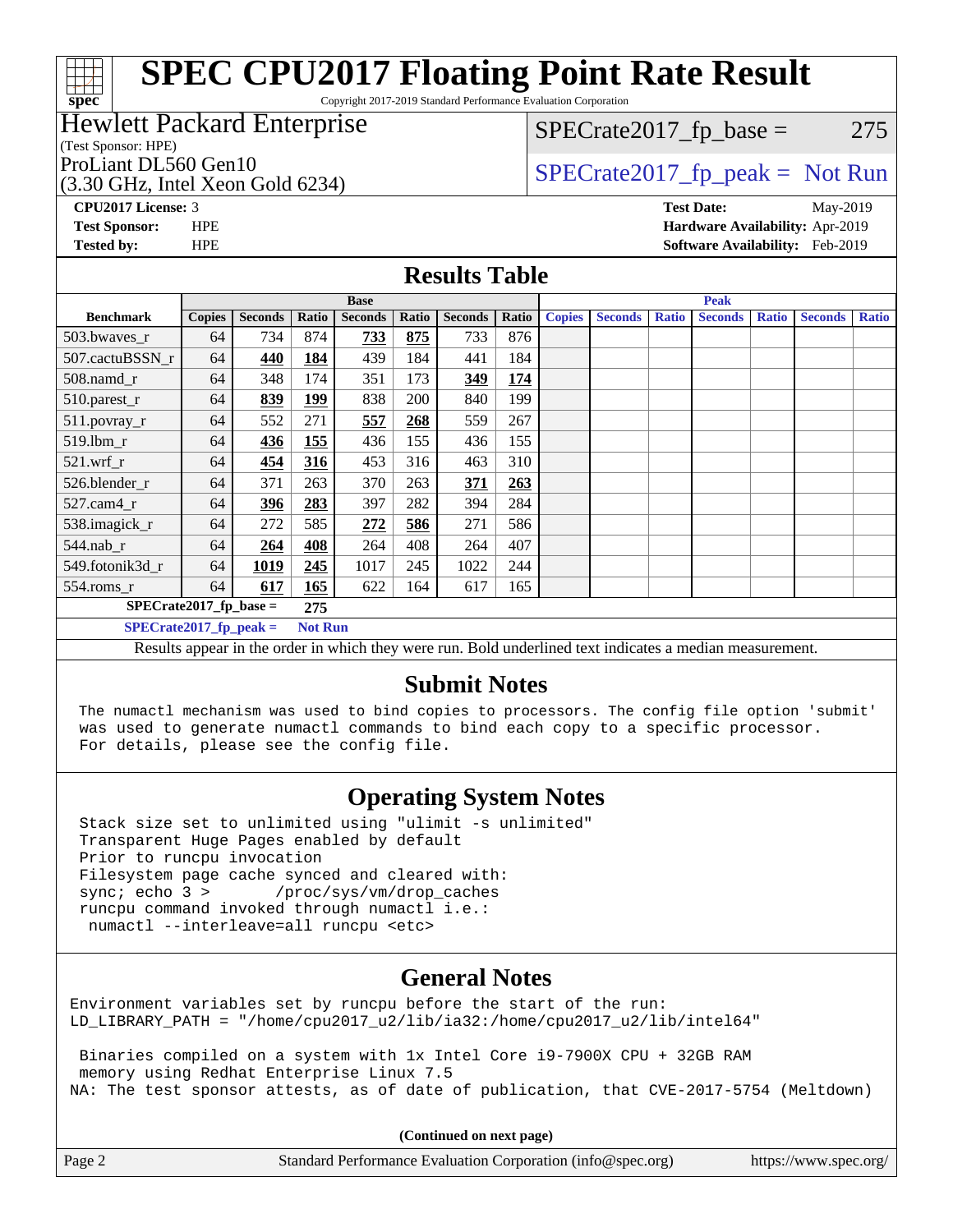Copyright 2017-2019 Standard Performance Evaluation Corporation

### Hewlett Packard Enterprise

 $SPECTate2017<sub>fr</sub> base = 275$ 

### (Test Sponsor: HPE)

(3.30 GHz, Intel Xeon Gold 6234)

ProLiant DL560 Gen10  $SPECrate2017$  fp\_peak = Not Run

**[spec](http://www.spec.org/)**<sup>®</sup>

**[Tested by:](http://www.spec.org/auto/cpu2017/Docs/result-fields.html#Testedby)** HPE **[Software Availability:](http://www.spec.org/auto/cpu2017/Docs/result-fields.html#SoftwareAvailability)** Feb-2019

**[CPU2017 License:](http://www.spec.org/auto/cpu2017/Docs/result-fields.html#CPU2017License)** 3 **[Test Date:](http://www.spec.org/auto/cpu2017/Docs/result-fields.html#TestDate)** May-2019 **[Test Sponsor:](http://www.spec.org/auto/cpu2017/Docs/result-fields.html#TestSponsor)** HPE **[Hardware Availability:](http://www.spec.org/auto/cpu2017/Docs/result-fields.html#HardwareAvailability)** Apr-2019

### **[General Notes \(Continued\)](http://www.spec.org/auto/cpu2017/Docs/result-fields.html#GeneralNotes)**

Page 3 Standard Performance Evaluation Corporation [\(info@spec.org\)](mailto:info@spec.org) <https://www.spec.org/> is mitigated in the system as tested and documented. Yes: The test sponsor attests, as of date of publication, that CVE-2017-5753 (Spectre variant 1) is mitigated in the system as tested and documented. Yes: The test sponsor attests, as of date of publication, that CVE-2017-5715 (Spectre variant 2) is mitigated in the system as tested and documented. **[Platform Notes](http://www.spec.org/auto/cpu2017/Docs/result-fields.html#PlatformNotes)** BIOS Configuration: Thermal Configuration set to Maximum Cooling Memory Patrol Scrubbing set to Disabled LLC Prefetch set to Enabled LLC Dead Line Allocation set to Disabled Enhanced Processor Performance set to Enabled Workload Profile set to General Throughput Compute Workload Profile set to Custom Energy/Performance Bias set to Balanced Performance Advanced Memory Protection set to Advanced ECC Sysinfo program /home/cpu2017\_u2/bin/sysinfo Rev: r5974 of 2018-05-19 9bcde8f2999c33d61f64985e45859ea9 running on linux-vqdi Wed May 29 15:31:38 2019 SUT (System Under Test) info as seen by some common utilities. For more information on this section, see <https://www.spec.org/cpu2017/Docs/config.html#sysinfo> From /proc/cpuinfo model name : Intel(R) Xeon(R) Gold 6234 CPU @ 3.30GHz 4 "physical id"s (chips) 64 "processors" cores, siblings (Caution: counting these is hw and system dependent. The following excerpts from /proc/cpuinfo might not be reliable. Use with caution.) cpu cores : 8 siblings : 16 physical 0: cores 2 9 17 19 20 24 27 physical 1: cores 2 8 9 18 19 24 27 physical 2: cores 1 3 8 9 18 19 20 25 physical 3: cores 2 3 4 8 9 17 18 20 From lscpu: Architecture: x86\_64 CPU op-mode(s): 32-bit, 64-bit Byte Order: Little Endian  $CPU(s):$  64 On-line CPU(s) list: 0-63 Thread(s) per core: 2 **(Continued on next page)**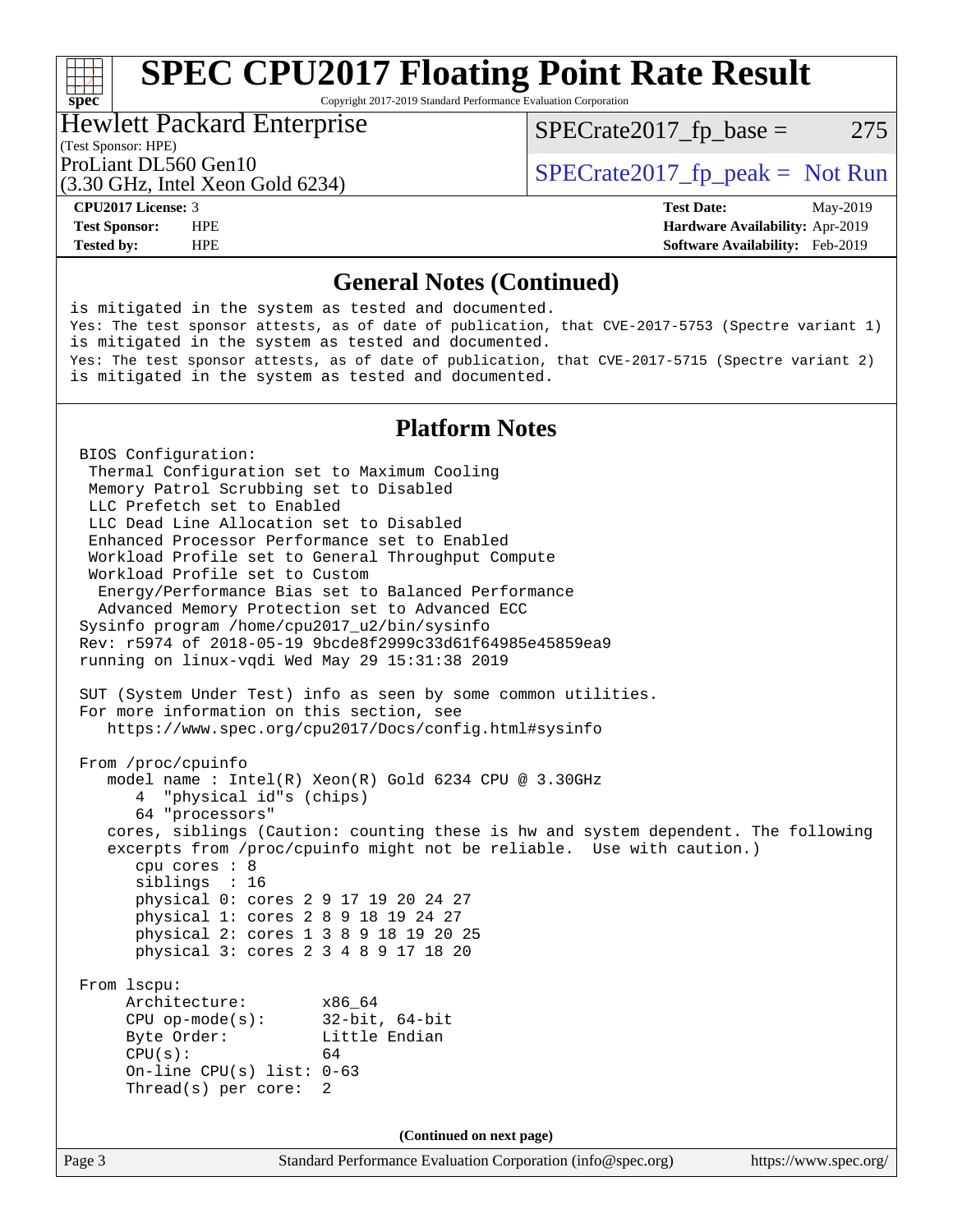## $\begin{matrix} & \ + \ + \end{matrix}$ **[spec](http://www.spec.org/)**

## **[SPEC CPU2017 Floating Point Rate Result](http://www.spec.org/auto/cpu2017/Docs/result-fields.html#SPECCPU2017FloatingPointRateResult)**

Copyright 2017-2019 Standard Performance Evaluation Corporation

## Hewlett Packard Enterprise

 $SPECTate2017_fp\_base = 275$ 

## (Test Sponsor: HPE)

(3.30 GHz, Intel Xeon Gold 6234)

ProLiant DL560 Gen10<br>  $(3.30 \text{ GHz} \text{ Intel } X \text{eon } \text{Gold } 6234)$  [SPECrate2017\\_fp\\_peak =](http://www.spec.org/auto/cpu2017/Docs/result-fields.html#SPECrate2017fppeak) Not Run

**[CPU2017 License:](http://www.spec.org/auto/cpu2017/Docs/result-fields.html#CPU2017License)** 3 **[Test Date:](http://www.spec.org/auto/cpu2017/Docs/result-fields.html#TestDate)** May-2019 **[Test Sponsor:](http://www.spec.org/auto/cpu2017/Docs/result-fields.html#TestSponsor)** HPE **[Hardware Availability:](http://www.spec.org/auto/cpu2017/Docs/result-fields.html#HardwareAvailability)** Apr-2019 **[Tested by:](http://www.spec.org/auto/cpu2017/Docs/result-fields.html#Testedby)** HPE **[Software Availability:](http://www.spec.org/auto/cpu2017/Docs/result-fields.html#SoftwareAvailability)** Feb-2019

### **[Platform Notes \(Continued\)](http://www.spec.org/auto/cpu2017/Docs/result-fields.html#PlatformNotes)**

| $available: 8 nodes (0-7)$<br>node 0 cpus: 0 1 2 3 32 33 34 35<br>node 0 size: 96351 MB<br>node 0 free: 96063 MB<br>node 1 cpus: 4 5 6 7 36 37 38 39<br>node 1 size: 96766 MB<br>node 1 free: 96551 MB | (Continued on next page)                                                                                                                                                 |
|--------------------------------------------------------------------------------------------------------------------------------------------------------------------------------------------------------|--------------------------------------------------------------------------------------------------------------------------------------------------------------------------|
|                                                                                                                                                                                                        |                                                                                                                                                                          |
|                                                                                                                                                                                                        |                                                                                                                                                                          |
|                                                                                                                                                                                                        |                                                                                                                                                                          |
|                                                                                                                                                                                                        |                                                                                                                                                                          |
|                                                                                                                                                                                                        |                                                                                                                                                                          |
|                                                                                                                                                                                                        |                                                                                                                                                                          |
|                                                                                                                                                                                                        |                                                                                                                                                                          |
|                                                                                                                                                                                                        |                                                                                                                                                                          |
|                                                                                                                                                                                                        |                                                                                                                                                                          |
| physical chip.                                                                                                                                                                                         |                                                                                                                                                                          |
|                                                                                                                                                                                                        | From numactl --hardware WARNING: a numactl 'node' might or might not correspond to a                                                                                     |
| cache size : 25344 KB                                                                                                                                                                                  |                                                                                                                                                                          |
| /proc/cpuinfo cache data                                                                                                                                                                               |                                                                                                                                                                          |
|                                                                                                                                                                                                        |                                                                                                                                                                          |
|                                                                                                                                                                                                        | xsaveopt xsavec xgetbvl xsaves cqm_llc cqm_occup_llc cqm_mbm_total cqm_mbm_local<br>ibpb ibrs stibp dtherm ida arat pln pts pku ospke avx512_vnni arch_capabilities ssbd |
|                                                                                                                                                                                                        | avx512f avx512dq rdseed adx smap clflushopt clwb intel_pt avx512cd avx512bw avx512vl                                                                                     |
|                                                                                                                                                                                                        | vpid fsgsbase tsc_adjust bmil hle avx2 smep bmi2 erms invpcid rtm cqm mpx rdt_a                                                                                          |
|                                                                                                                                                                                                        | epb cat_13 cdp_13 invpcid_single intel_ppin mba tpr_shadow vnmi flexpriority ept                                                                                         |
|                                                                                                                                                                                                        | tsc_deadline_timer aes xsave avx f16c rdrand lahf_lm abm 3dnowprefetch cpuid_fault                                                                                       |
|                                                                                                                                                                                                        | sdbg fma cx16 xtpr pdcm pcid dca sse4_1 sse4_2 x2apic movbe popcnt                                                                                                       |
|                                                                                                                                                                                                        | aperfmperf tsc_known_freq pni pclmulqdq dtes64 monitor ds_cpl vmx smx est tm2 ssse3                                                                                      |
|                                                                                                                                                                                                        | lm constant_tsc art arch_perfmon pebs bts rep_good nopl xtopology nonstop_tsc cpuid                                                                                      |
|                                                                                                                                                                                                        | pat pse36 clflush dts acpi mmx fxsr sse sse2 ss ht tm pbe syscall nx pdpelgb rdtscp                                                                                      |
| Flaqs:                                                                                                                                                                                                 | fpu vme de pse tsc msr pae mce cx8 apic sep mtrr pge mca cmov                                                                                                            |
| NUMA $node7$ $CPU(s):$                                                                                                                                                                                 | $28 - 31,60 - 63$                                                                                                                                                        |
| NUMA $node6$ $CPU(s):$                                                                                                                                                                                 | $24 - 27,56 - 59$                                                                                                                                                        |
| NUMA $node5$ $CPU(s):$                                                                                                                                                                                 | 20-23,52-55                                                                                                                                                              |
| NUMA $node4$ $CPU(s):$                                                                                                                                                                                 | 16–19,48–51                                                                                                                                                              |
| NUMA $node3$ $CPU(s):$                                                                                                                                                                                 | $12 - 15, 44 - 47$                                                                                                                                                       |
| NUMA $node2$ $CPU(s):$                                                                                                                                                                                 | 8-11,40-43                                                                                                                                                               |
| NUMA nodel CPU(s):                                                                                                                                                                                     | $4 - 7$ , 36 – 39                                                                                                                                                        |
| NUMA node0 CPU(s):                                                                                                                                                                                     | $0 - 3, 32 - 35$                                                                                                                                                         |
| L3 cache:                                                                                                                                                                                              | 25344K                                                                                                                                                                   |
| $L2$ cache:                                                                                                                                                                                            | 1024K                                                                                                                                                                    |
| Lli cache:                                                                                                                                                                                             | 32K                                                                                                                                                                      |
| L1d cache:                                                                                                                                                                                             | 32K                                                                                                                                                                      |
| Virtualization:                                                                                                                                                                                        | $VT - x$                                                                                                                                                                 |
| BogoMIPS:                                                                                                                                                                                              | 6600.00                                                                                                                                                                  |
| CPU MHz:                                                                                                                                                                                               | 3300.000                                                                                                                                                                 |
| Stepping:                                                                                                                                                                                              | 7                                                                                                                                                                        |
| Model name:                                                                                                                                                                                            | $Intel(R)$ Xeon $(R)$ Gold 6234 CPU @ 3.30GHz                                                                                                                            |
| Model:                                                                                                                                                                                                 | 85                                                                                                                                                                       |
| CPU family:                                                                                                                                                                                            | 6                                                                                                                                                                        |
| Vendor ID:                                                                                                                                                                                             | GenuineIntel                                                                                                                                                             |
| NUMA $node(s)$ :                                                                                                                                                                                       | 8                                                                                                                                                                        |
| Socket(s):                                                                                                                                                                                             | 4                                                                                                                                                                        |
| $Core(s)$ per socket:                                                                                                                                                                                  |                                                                                                                                                                          |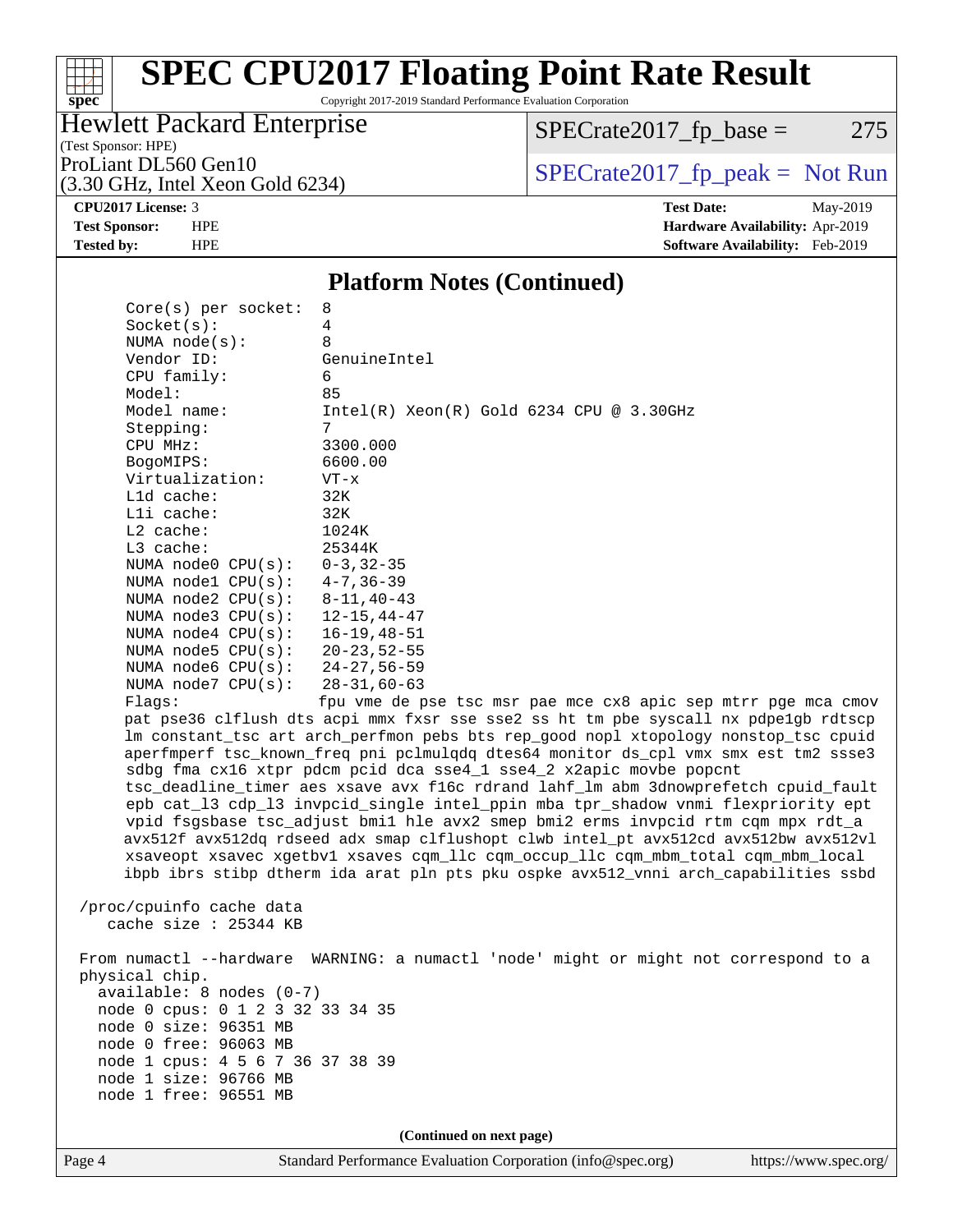# **[spec](http://www.spec.org/)**

## **[SPEC CPU2017 Floating Point Rate Result](http://www.spec.org/auto/cpu2017/Docs/result-fields.html#SPECCPU2017FloatingPointRateResult)**

Copyright 2017-2019 Standard Performance Evaluation Corporation

### (Test Sponsor: HPE) Hewlett Packard Enterprise

 $SPECrate2017_fp\_base = 275$ 

(3.30 GHz, Intel Xeon Gold 6234)

ProLiant DL560 Gen10<br>  $SPECTA 2017$   $(p_{\text{peak}} = Not Run$ 

**[CPU2017 License:](http://www.spec.org/auto/cpu2017/Docs/result-fields.html#CPU2017License)** 3 **[Test Date:](http://www.spec.org/auto/cpu2017/Docs/result-fields.html#TestDate)** May-2019 **[Test Sponsor:](http://www.spec.org/auto/cpu2017/Docs/result-fields.html#TestSponsor)** HPE **[Hardware Availability:](http://www.spec.org/auto/cpu2017/Docs/result-fields.html#HardwareAvailability)** Apr-2019 **[Tested by:](http://www.spec.org/auto/cpu2017/Docs/result-fields.html#Testedby)** HPE **[Software Availability:](http://www.spec.org/auto/cpu2017/Docs/result-fields.html#SoftwareAvailability)** Feb-2019

### **[Platform Notes \(Continued\)](http://www.spec.org/auto/cpu2017/Docs/result-fields.html#PlatformNotes)**

| node 2 cpus: 8 9 10 11 40 41 42 43                                                |                   |              |    |              |    |    |                                               |  |  |
|-----------------------------------------------------------------------------------|-------------------|--------------|----|--------------|----|----|-----------------------------------------------|--|--|
| node 2 size: 96766 MB                                                             |                   |              |    |              |    |    |                                               |  |  |
| node 2 free: 96646 MB                                                             |                   |              |    |              |    |    |                                               |  |  |
| node 3 cpus: 12 13 14 15 44 45 46 47                                              |                   |              |    |              |    |    |                                               |  |  |
| node 3 size: 96737 MB                                                             |                   |              |    |              |    |    |                                               |  |  |
| node 3 free: 96629 MB                                                             |                   |              |    |              |    |    |                                               |  |  |
| node 4 cpus: 16 17 18 19 48 49 50 51                                              |                   |              |    |              |    |    |                                               |  |  |
| node 4 size: 96766 MB                                                             |                   |              |    |              |    |    |                                               |  |  |
| node 4 free: 96666 MB                                                             |                   |              |    |              |    |    |                                               |  |  |
| node 5 cpus: 20 21 22 23 52 53 54 55                                              |                   |              |    |              |    |    |                                               |  |  |
| node 5 size: 96766 MB                                                             |                   |              |    |              |    |    |                                               |  |  |
| node 5 free: 96666 MB                                                             |                   |              |    |              |    |    |                                               |  |  |
|                                                                                   |                   |              |    |              |    |    |                                               |  |  |
| node 6 cpus: 24 25 26 27 56 57 58 59                                              |                   |              |    |              |    |    |                                               |  |  |
| node 6 size: 96766 MB                                                             |                   |              |    |              |    |    |                                               |  |  |
| node 6 free: 96666 MB                                                             |                   |              |    |              |    |    |                                               |  |  |
| node 7 cpus: 28 29 30 31 60 61 62 63                                              |                   |              |    |              |    |    |                                               |  |  |
| node 7 size: 96765 MB                                                             |                   |              |    |              |    |    |                                               |  |  |
| node 7 free: 96664 MB                                                             |                   |              |    |              |    |    |                                               |  |  |
| node distances:                                                                   |                   |              |    |              |    |    |                                               |  |  |
| node<br>$\overline{0}$                                                            | $\mathbf{1}$<br>2 | $\mathbf{3}$ |    | 4 5          | 6  | 7  |                                               |  |  |
| 0 :<br>10                                                                         | 21<br>31          | 31           |    | 31 31        | 31 | 31 |                                               |  |  |
| 1:<br>21                                                                          | 10<br>31          | 31           | 31 | 31           | 31 | 31 |                                               |  |  |
| 2:<br>31                                                                          | 31<br>10          | 21           | 31 | 31           | 31 | 31 |                                               |  |  |
| 3:<br>31                                                                          | 31<br>21          | 10           | 31 | 31           | 31 | 31 |                                               |  |  |
| 4:<br>31                                                                          | 31<br>31          | 31           | 10 | 21           | 31 | 31 |                                               |  |  |
| 5:<br>31                                                                          | 31<br>31          | 31           | 21 | 10           | 31 | 31 |                                               |  |  |
| 6:<br>31                                                                          | 31<br>31          | 31           | 31 | 31           | 10 | 21 |                                               |  |  |
| 7:<br>31                                                                          | 31<br>31          | 31           | 31 | 31           | 21 | 10 |                                               |  |  |
|                                                                                   |                   |              |    |              |    |    |                                               |  |  |
| From /proc/meminfo                                                                |                   |              |    |              |    |    |                                               |  |  |
| MemTotal:                                                                         |                   |              |    | 792254372 kB |    |    |                                               |  |  |
| HugePages_Total:                                                                  |                   |              |    | 0            |    |    |                                               |  |  |
| Hugepagesize:                                                                     |                   |              |    | 2048 kB      |    |    |                                               |  |  |
|                                                                                   |                   |              |    |              |    |    |                                               |  |  |
| From /etc/*release* /etc/*version*                                                |                   |              |    |              |    |    |                                               |  |  |
| os-release:                                                                       |                   |              |    |              |    |    |                                               |  |  |
| NAME="SLES"                                                                       |                   |              |    |              |    |    |                                               |  |  |
| VERSION="15"                                                                      |                   |              |    |              |    |    |                                               |  |  |
| VERSION ID="15"                                                                   |                   |              |    |              |    |    |                                               |  |  |
|                                                                                   |                   |              |    |              |    |    | PRETTY_NAME="SUSE Linux Enterprise Server 15" |  |  |
| ID="sles"                                                                         |                   |              |    |              |    |    |                                               |  |  |
| ID_LIKE="suse"                                                                    |                   |              |    |              |    |    |                                               |  |  |
| $ANSI\_COLOR = "0;32"$                                                            |                   |              |    |              |    |    |                                               |  |  |
| CPE_NAME="cpe:/o:suse:sles:15"                                                    |                   |              |    |              |    |    |                                               |  |  |
|                                                                                   |                   |              |    |              |    |    |                                               |  |  |
| uname $-a$ :                                                                      |                   |              |    |              |    |    |                                               |  |  |
| Linux linux-vqdi 4.12.14-23-default #1 SMP Tue May 29 21:04:44 UTC 2018 (cd0437b) |                   |              |    |              |    |    |                                               |  |  |
|                                                                                   |                   |              |    |              |    |    |                                               |  |  |
|                                                                                   |                   |              |    |              |    |    |                                               |  |  |

**(Continued on next page)**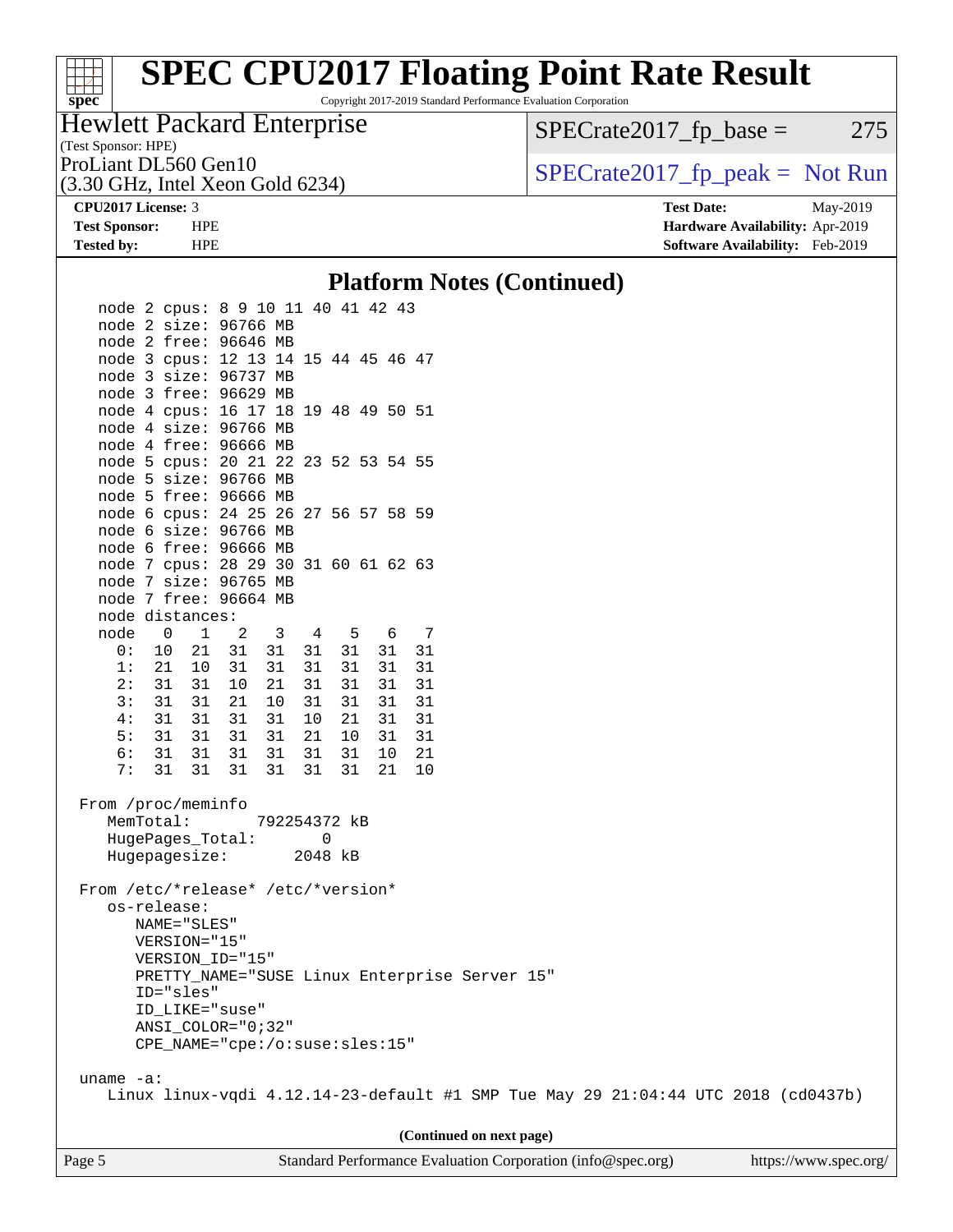Copyright 2017-2019 Standard Performance Evaluation Corporation

### Hewlett Packard Enterprise

 $SPECTate2017<sub>fr</sub> base = 275$ 

### (Test Sponsor: HPE)

(3.30 GHz, Intel Xeon Gold 6234)

ProLiant DL560 Gen10  $SPECTA 500$  [SPECrate2017\\_fp\\_peak =](http://www.spec.org/auto/cpu2017/Docs/result-fields.html#SPECrate2017fppeak) Not Run

**[CPU2017 License:](http://www.spec.org/auto/cpu2017/Docs/result-fields.html#CPU2017License)** 3 **[Test Date:](http://www.spec.org/auto/cpu2017/Docs/result-fields.html#TestDate)** May-2019 **[Test Sponsor:](http://www.spec.org/auto/cpu2017/Docs/result-fields.html#TestSponsor)** HPE **[Hardware Availability:](http://www.spec.org/auto/cpu2017/Docs/result-fields.html#HardwareAvailability)** Apr-2019 **[Tested by:](http://www.spec.org/auto/cpu2017/Docs/result-fields.html#Testedby)** HPE **[Software Availability:](http://www.spec.org/auto/cpu2017/Docs/result-fields.html#SoftwareAvailability)** Feb-2019

### **[Platform Notes \(Continued\)](http://www.spec.org/auto/cpu2017/Docs/result-fields.html#PlatformNotes)**

x86\_64 x86\_64 x86\_64 GNU/Linux

Kernel self-reported vulnerability status:

 CVE-2017-5754 (Meltdown): Not affected CVE-2017-5753 (Spectre variant 1): Mitigation: \_\_user pointer sanitization CVE-2017-5715 (Spectre variant 2): Mitigation: Indirect Branch Restricted Speculation, IBPB, IBRS\_FW

run-level 3 May 29 15:30

 SPEC is set to: /home/cpu2017\_u2 Filesystem Type Size Used Avail Use% Mounted on /dev/sda2 btrfs 371G 360G 11G 98% /home

 Additional information from dmidecode follows. WARNING: Use caution when you interpret this section. The 'dmidecode' program reads system data which is "intended to allow hardware to be accurately determined", but the intent may not be met, as there are frequent changes to hardware, firmware, and the "DMTF SMBIOS" standard.

BIOS HPE U34 02/02/2019

 Memory: 24x UNKNOWN NOT AVAILABLE 24x UNKNOWN NOT AVAILABLE 32 GB 2 rank 2933

(End of data from sysinfo program)

## **[Compiler Version Notes](http://www.spec.org/auto/cpu2017/Docs/result-fields.html#CompilerVersionNotes)**

| CC     | 519.1bm r(base) 538.imagick r(base) 544.nab r(base)                                                                                                                                  |
|--------|--------------------------------------------------------------------------------------------------------------------------------------------------------------------------------------|
|        | Intel(R) C Intel(R) 64 Compiler for applications running on Intel(R) 64,<br>Version 19.0.2.187 Build 20190117<br>Copyright (C) 1985-2019 Intel Corporation. All rights reserved.     |
|        | =====================================<br>CXXC 508. namd $r(base)$ 510. parest $r(base)$                                                                                              |
|        | Intel(R) $C++$ Intel(R) 64 Compiler for applications running on Intel(R) 64,<br>Version 19.0.2.187 Build 20190117<br>Copyright (C) 1985-2019 Intel Corporation. All rights reserved. |
| CC.    | 511.povray $r(base)$ 526.blender $r(base)$                                                                                                                                           |
|        | (Continued on next page)                                                                                                                                                             |
| Page 6 | Standard Performance Evaluation Corporation (info@spec.org)<br>https://www.spec.org/                                                                                                 |

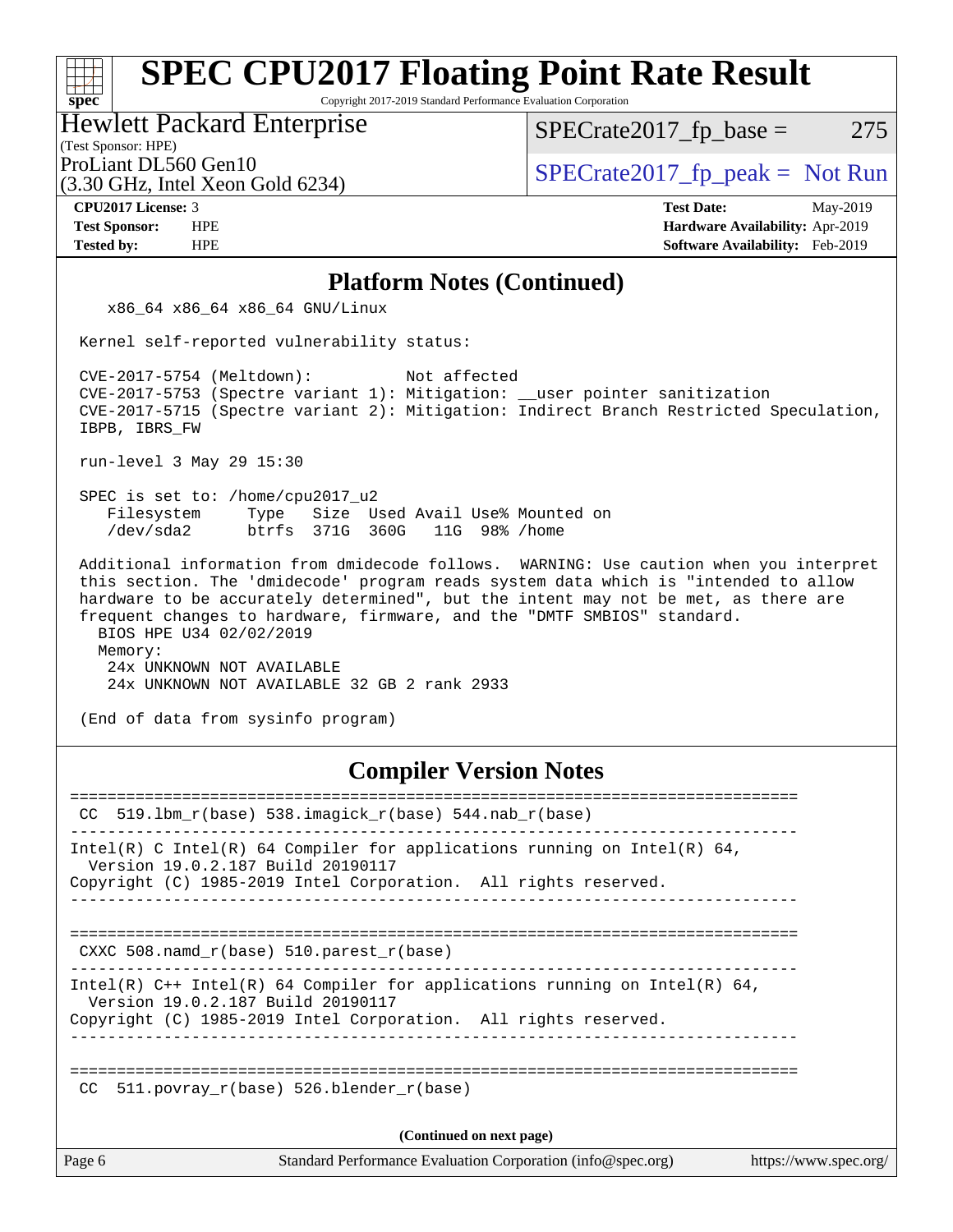# **[spec](http://www.spec.org/)**

## **[SPEC CPU2017 Floating Point Rate Result](http://www.spec.org/auto/cpu2017/Docs/result-fields.html#SPECCPU2017FloatingPointRateResult)**

Copyright 2017-2019 Standard Performance Evaluation Corporation

### Hewlett Packard Enterprise

 $SPECrate2017_fp\_base = 275$ 

## (Test Sponsor: HPE)

(3.30 GHz, Intel Xeon Gold 6234)

ProLiant DL560 Gen10<br>  $SPECTA 2017$   $(p_{\text{peak}} = Not Run$ 

**[CPU2017 License:](http://www.spec.org/auto/cpu2017/Docs/result-fields.html#CPU2017License)** 3 **[Test Date:](http://www.spec.org/auto/cpu2017/Docs/result-fields.html#TestDate)** May-2019 **[Test Sponsor:](http://www.spec.org/auto/cpu2017/Docs/result-fields.html#TestSponsor)** HPE **[Hardware Availability:](http://www.spec.org/auto/cpu2017/Docs/result-fields.html#HardwareAvailability)** Apr-2019 **[Tested by:](http://www.spec.org/auto/cpu2017/Docs/result-fields.html#Testedby)** HPE **HPE [Software Availability:](http://www.spec.org/auto/cpu2017/Docs/result-fields.html#SoftwareAvailability)** Feb-2019

## **[Compiler Version Notes \(Continued\)](http://www.spec.org/auto/cpu2017/Docs/result-fields.html#CompilerVersionNotes)**

| Intel(R) $C++$ Intel(R) 64 Compiler for applications running on Intel(R) 64,<br>Version 19.0.2.187 Build 20190117<br>Copyright (C) 1985-2019 Intel Corporation. All rights reserved.<br>Intel(R) C Intel(R) 64 Compiler for applications running on Intel(R) 64,<br>Version 19.0.2.187 Build 20190117 |
|-------------------------------------------------------------------------------------------------------------------------------------------------------------------------------------------------------------------------------------------------------------------------------------------------------|
| Copyright (C) 1985-2019 Intel Corporation. All rights reserved.                                                                                                                                                                                                                                       |
|                                                                                                                                                                                                                                                                                                       |
| FC 507.cactuBSSN r(base)                                                                                                                                                                                                                                                                              |
| Intel(R) $C++$ Intel(R) 64 Compiler for applications running on Intel(R) 64,<br>Version 19.0.2.187 Build 20190117                                                                                                                                                                                     |
| Copyright (C) 1985-2019 Intel Corporation. All rights reserved.<br>Intel(R) C Intel(R) 64 Compiler for applications running on Intel(R) 64,<br>Version 19.0.2.187 Build 20190117                                                                                                                      |
| Copyright (C) 1985-2019 Intel Corporation. All rights reserved.<br>$Intel(R)$ Fortran Intel(R) 64 Compiler for applications running on Intel(R)<br>64, Version 19.0.2.187 Build 20190117                                                                                                              |
| Copyright (C) 1985-2019 Intel Corporation. All rights reserved.                                                                                                                                                                                                                                       |
|                                                                                                                                                                                                                                                                                                       |
| FC 503.bwaves_r(base) 549.fotonik3d_r(base) 554.roms_r(base)                                                                                                                                                                                                                                          |
| $Intel(R)$ Fortran Intel(R) 64 Compiler for applications running on Intel(R)<br>64, Version 19.0.2.187 Build 20190117                                                                                                                                                                                 |
| Copyright (C) 1985-2019 Intel Corporation. All rights reserved.                                                                                                                                                                                                                                       |
|                                                                                                                                                                                                                                                                                                       |
| $CC$ 521.wrf_r(base) 527.cam4_r(base)                                                                                                                                                                                                                                                                 |
|                                                                                                                                                                                                                                                                                                       |
| $Intel(R)$ Fortran Intel(R) 64 Compiler for applications running on Intel(R)<br>64, Version 19.0.2.187 Build 20190117                                                                                                                                                                                 |
| Copyright (C) 1985-2019 Intel Corporation. All rights reserved.<br>Intel(R) C Intel(R) 64 Compiler for applications running on Intel(R) 64,<br>Version 19.0.2.187 Build 20190117                                                                                                                      |
| Copyright (C) 1985-2019 Intel Corporation. All rights reserved.                                                                                                                                                                                                                                       |
|                                                                                                                                                                                                                                                                                                       |

## **[Base Compiler Invocation](http://www.spec.org/auto/cpu2017/Docs/result-fields.html#BaseCompilerInvocation)**

[C benchmarks:](http://www.spec.org/auto/cpu2017/Docs/result-fields.html#Cbenchmarks) [icc -m64 -std=c11](http://www.spec.org/cpu2017/results/res2019q3/cpu2017-20190625-15668.flags.html#user_CCbase_intel_icc_64bit_c11_33ee0cdaae7deeeab2a9725423ba97205ce30f63b9926c2519791662299b76a0318f32ddfffdc46587804de3178b4f9328c46fa7c2b0cd779d7a61945c91cd35)

**(Continued on next page)**

Page 7 Standard Performance Evaluation Corporation [\(info@spec.org\)](mailto:info@spec.org) <https://www.spec.org/>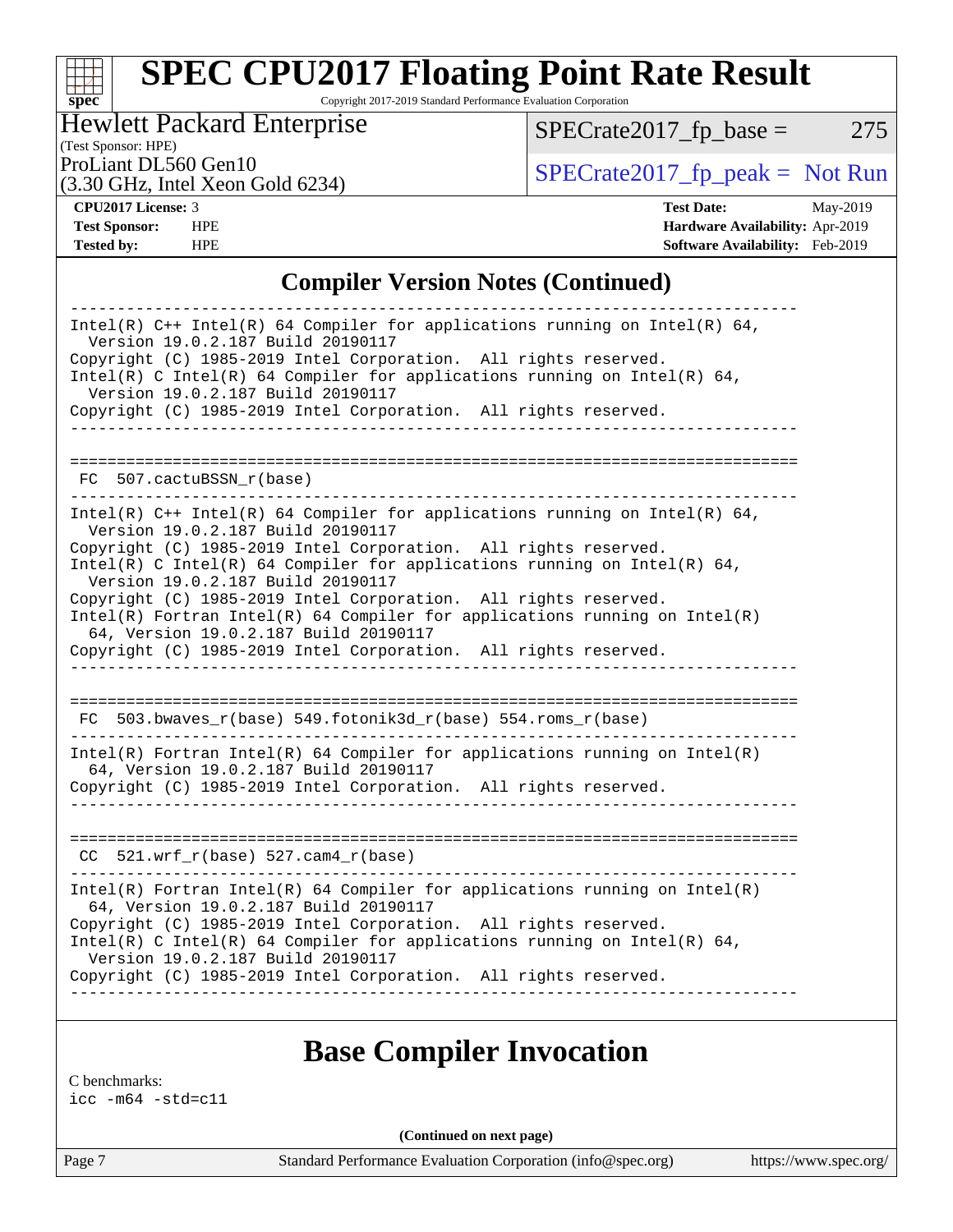# **[spec](http://www.spec.org/)**

## **[SPEC CPU2017 Floating Point Rate Result](http://www.spec.org/auto/cpu2017/Docs/result-fields.html#SPECCPU2017FloatingPointRateResult)**

Copyright 2017-2019 Standard Performance Evaluation Corporation

## Hewlett Packard Enterprise

(3.30 GHz, Intel Xeon Gold 6234)

(Test Sponsor: HPE)

 $SPECTate2017<sub>fr</sub> base = 275$ 

ProLiant DL560 Gen10  $SPECrate2017$  fp\_peak = Not Run

**[CPU2017 License:](http://www.spec.org/auto/cpu2017/Docs/result-fields.html#CPU2017License)** 3 **[Test Date:](http://www.spec.org/auto/cpu2017/Docs/result-fields.html#TestDate)** May-2019 **[Test Sponsor:](http://www.spec.org/auto/cpu2017/Docs/result-fields.html#TestSponsor)** HPE **[Hardware Availability:](http://www.spec.org/auto/cpu2017/Docs/result-fields.html#HardwareAvailability)** Apr-2019 **[Tested by:](http://www.spec.org/auto/cpu2017/Docs/result-fields.html#Testedby)** HPE **[Software Availability:](http://www.spec.org/auto/cpu2017/Docs/result-fields.html#SoftwareAvailability)** Feb-2019

## **[Base Compiler Invocation \(Continued\)](http://www.spec.org/auto/cpu2017/Docs/result-fields.html#BaseCompilerInvocation)**

[C++ benchmarks](http://www.spec.org/auto/cpu2017/Docs/result-fields.html#CXXbenchmarks): [icpc -m64](http://www.spec.org/cpu2017/results/res2019q3/cpu2017-20190625-15668.flags.html#user_CXXbase_intel_icpc_64bit_4ecb2543ae3f1412ef961e0650ca070fec7b7afdcd6ed48761b84423119d1bf6bdf5cad15b44d48e7256388bc77273b966e5eb805aefd121eb22e9299b2ec9d9)

[Fortran benchmarks](http://www.spec.org/auto/cpu2017/Docs/result-fields.html#Fortranbenchmarks): [ifort -m64](http://www.spec.org/cpu2017/results/res2019q3/cpu2017-20190625-15668.flags.html#user_FCbase_intel_ifort_64bit_24f2bb282fbaeffd6157abe4f878425411749daecae9a33200eee2bee2fe76f3b89351d69a8130dd5949958ce389cf37ff59a95e7a40d588e8d3a57e0c3fd751)

[Benchmarks using both Fortran and C:](http://www.spec.org/auto/cpu2017/Docs/result-fields.html#BenchmarksusingbothFortranandC) [ifort -m64](http://www.spec.org/cpu2017/results/res2019q3/cpu2017-20190625-15668.flags.html#user_CC_FCbase_intel_ifort_64bit_24f2bb282fbaeffd6157abe4f878425411749daecae9a33200eee2bee2fe76f3b89351d69a8130dd5949958ce389cf37ff59a95e7a40d588e8d3a57e0c3fd751) [icc -m64 -std=c11](http://www.spec.org/cpu2017/results/res2019q3/cpu2017-20190625-15668.flags.html#user_CC_FCbase_intel_icc_64bit_c11_33ee0cdaae7deeeab2a9725423ba97205ce30f63b9926c2519791662299b76a0318f32ddfffdc46587804de3178b4f9328c46fa7c2b0cd779d7a61945c91cd35)

[Benchmarks using both C and C++](http://www.spec.org/auto/cpu2017/Docs/result-fields.html#BenchmarksusingbothCandCXX): [icpc -m64](http://www.spec.org/cpu2017/results/res2019q3/cpu2017-20190625-15668.flags.html#user_CC_CXXbase_intel_icpc_64bit_4ecb2543ae3f1412ef961e0650ca070fec7b7afdcd6ed48761b84423119d1bf6bdf5cad15b44d48e7256388bc77273b966e5eb805aefd121eb22e9299b2ec9d9) [icc -m64 -std=c11](http://www.spec.org/cpu2017/results/res2019q3/cpu2017-20190625-15668.flags.html#user_CC_CXXbase_intel_icc_64bit_c11_33ee0cdaae7deeeab2a9725423ba97205ce30f63b9926c2519791662299b76a0318f32ddfffdc46587804de3178b4f9328c46fa7c2b0cd779d7a61945c91cd35)

[Benchmarks using Fortran, C, and C++:](http://www.spec.org/auto/cpu2017/Docs/result-fields.html#BenchmarksusingFortranCandCXX) [icpc -m64](http://www.spec.org/cpu2017/results/res2019q3/cpu2017-20190625-15668.flags.html#user_CC_CXX_FCbase_intel_icpc_64bit_4ecb2543ae3f1412ef961e0650ca070fec7b7afdcd6ed48761b84423119d1bf6bdf5cad15b44d48e7256388bc77273b966e5eb805aefd121eb22e9299b2ec9d9) [icc -m64 -std=c11](http://www.spec.org/cpu2017/results/res2019q3/cpu2017-20190625-15668.flags.html#user_CC_CXX_FCbase_intel_icc_64bit_c11_33ee0cdaae7deeeab2a9725423ba97205ce30f63b9926c2519791662299b76a0318f32ddfffdc46587804de3178b4f9328c46fa7c2b0cd779d7a61945c91cd35) [ifort -m64](http://www.spec.org/cpu2017/results/res2019q3/cpu2017-20190625-15668.flags.html#user_CC_CXX_FCbase_intel_ifort_64bit_24f2bb282fbaeffd6157abe4f878425411749daecae9a33200eee2bee2fe76f3b89351d69a8130dd5949958ce389cf37ff59a95e7a40d588e8d3a57e0c3fd751)

## **[Base Portability Flags](http://www.spec.org/auto/cpu2017/Docs/result-fields.html#BasePortabilityFlags)**

 503.bwaves\_r: [-DSPEC\\_LP64](http://www.spec.org/cpu2017/results/res2019q3/cpu2017-20190625-15668.flags.html#suite_basePORTABILITY503_bwaves_r_DSPEC_LP64) 507.cactuBSSN\_r: [-DSPEC\\_LP64](http://www.spec.org/cpu2017/results/res2019q3/cpu2017-20190625-15668.flags.html#suite_basePORTABILITY507_cactuBSSN_r_DSPEC_LP64) 508.namd\_r: [-DSPEC\\_LP64](http://www.spec.org/cpu2017/results/res2019q3/cpu2017-20190625-15668.flags.html#suite_basePORTABILITY508_namd_r_DSPEC_LP64) 510.parest\_r: [-DSPEC\\_LP64](http://www.spec.org/cpu2017/results/res2019q3/cpu2017-20190625-15668.flags.html#suite_basePORTABILITY510_parest_r_DSPEC_LP64) 511.povray\_r: [-DSPEC\\_LP64](http://www.spec.org/cpu2017/results/res2019q3/cpu2017-20190625-15668.flags.html#suite_basePORTABILITY511_povray_r_DSPEC_LP64) 519.lbm\_r: [-DSPEC\\_LP64](http://www.spec.org/cpu2017/results/res2019q3/cpu2017-20190625-15668.flags.html#suite_basePORTABILITY519_lbm_r_DSPEC_LP64) 521.wrf\_r: [-DSPEC\\_LP64](http://www.spec.org/cpu2017/results/res2019q3/cpu2017-20190625-15668.flags.html#suite_basePORTABILITY521_wrf_r_DSPEC_LP64) [-DSPEC\\_CASE\\_FLAG](http://www.spec.org/cpu2017/results/res2019q3/cpu2017-20190625-15668.flags.html#b521.wrf_r_baseCPORTABILITY_DSPEC_CASE_FLAG) [-convert big\\_endian](http://www.spec.org/cpu2017/results/res2019q3/cpu2017-20190625-15668.flags.html#user_baseFPORTABILITY521_wrf_r_convert_big_endian_c3194028bc08c63ac5d04de18c48ce6d347e4e562e8892b8bdbdc0214820426deb8554edfa529a3fb25a586e65a3d812c835984020483e7e73212c4d31a38223) 526.blender\_r: [-DSPEC\\_LP64](http://www.spec.org/cpu2017/results/res2019q3/cpu2017-20190625-15668.flags.html#suite_basePORTABILITY526_blender_r_DSPEC_LP64) [-DSPEC\\_LINUX](http://www.spec.org/cpu2017/results/res2019q3/cpu2017-20190625-15668.flags.html#b526.blender_r_baseCPORTABILITY_DSPEC_LINUX) [-funsigned-char](http://www.spec.org/cpu2017/results/res2019q3/cpu2017-20190625-15668.flags.html#user_baseCPORTABILITY526_blender_r_force_uchar_40c60f00ab013830e2dd6774aeded3ff59883ba5a1fc5fc14077f794d777847726e2a5858cbc7672e36e1b067e7e5c1d9a74f7176df07886a243d7cc18edfe67) 527.cam4\_r: [-DSPEC\\_LP64](http://www.spec.org/cpu2017/results/res2019q3/cpu2017-20190625-15668.flags.html#suite_basePORTABILITY527_cam4_r_DSPEC_LP64) [-DSPEC\\_CASE\\_FLAG](http://www.spec.org/cpu2017/results/res2019q3/cpu2017-20190625-15668.flags.html#b527.cam4_r_baseCPORTABILITY_DSPEC_CASE_FLAG) 538.imagick\_r: [-DSPEC\\_LP64](http://www.spec.org/cpu2017/results/res2019q3/cpu2017-20190625-15668.flags.html#suite_basePORTABILITY538_imagick_r_DSPEC_LP64) 544.nab\_r: [-DSPEC\\_LP64](http://www.spec.org/cpu2017/results/res2019q3/cpu2017-20190625-15668.flags.html#suite_basePORTABILITY544_nab_r_DSPEC_LP64) 549.fotonik3d\_r: [-DSPEC\\_LP64](http://www.spec.org/cpu2017/results/res2019q3/cpu2017-20190625-15668.flags.html#suite_basePORTABILITY549_fotonik3d_r_DSPEC_LP64) 554.roms\_r: [-DSPEC\\_LP64](http://www.spec.org/cpu2017/results/res2019q3/cpu2017-20190625-15668.flags.html#suite_basePORTABILITY554_roms_r_DSPEC_LP64)

## **[Base Optimization Flags](http://www.spec.org/auto/cpu2017/Docs/result-fields.html#BaseOptimizationFlags)**

[C benchmarks](http://www.spec.org/auto/cpu2017/Docs/result-fields.html#Cbenchmarks):

[-xCORE-AVX2](http://www.spec.org/cpu2017/results/res2019q3/cpu2017-20190625-15668.flags.html#user_CCbase_f-xCORE-AVX2) [-ipo](http://www.spec.org/cpu2017/results/res2019q3/cpu2017-20190625-15668.flags.html#user_CCbase_f-ipo) [-O3](http://www.spec.org/cpu2017/results/res2019q3/cpu2017-20190625-15668.flags.html#user_CCbase_f-O3) [-no-prec-div](http://www.spec.org/cpu2017/results/res2019q3/cpu2017-20190625-15668.flags.html#user_CCbase_f-no-prec-div) [-qopt-prefetch](http://www.spec.org/cpu2017/results/res2019q3/cpu2017-20190625-15668.flags.html#user_CCbase_f-qopt-prefetch) [-ffinite-math-only](http://www.spec.org/cpu2017/results/res2019q3/cpu2017-20190625-15668.flags.html#user_CCbase_f_finite_math_only_cb91587bd2077682c4b38af759c288ed7c732db004271a9512da14a4f8007909a5f1427ecbf1a0fb78ff2a814402c6114ac565ca162485bbcae155b5e4258871) [-qopt-mem-layout-trans=4](http://www.spec.org/cpu2017/results/res2019q3/cpu2017-20190625-15668.flags.html#user_CCbase_f-qopt-mem-layout-trans_fa39e755916c150a61361b7846f310bcdf6f04e385ef281cadf3647acec3f0ae266d1a1d22d972a7087a248fd4e6ca390a3634700869573d231a252c784941a8)

[C++ benchmarks:](http://www.spec.org/auto/cpu2017/Docs/result-fields.html#CXXbenchmarks)

[-xCORE-AVX2](http://www.spec.org/cpu2017/results/res2019q3/cpu2017-20190625-15668.flags.html#user_CXXbase_f-xCORE-AVX2) [-ipo](http://www.spec.org/cpu2017/results/res2019q3/cpu2017-20190625-15668.flags.html#user_CXXbase_f-ipo) [-O3](http://www.spec.org/cpu2017/results/res2019q3/cpu2017-20190625-15668.flags.html#user_CXXbase_f-O3) [-no-prec-div](http://www.spec.org/cpu2017/results/res2019q3/cpu2017-20190625-15668.flags.html#user_CXXbase_f-no-prec-div) [-qopt-prefetch](http://www.spec.org/cpu2017/results/res2019q3/cpu2017-20190625-15668.flags.html#user_CXXbase_f-qopt-prefetch) [-ffinite-math-only](http://www.spec.org/cpu2017/results/res2019q3/cpu2017-20190625-15668.flags.html#user_CXXbase_f_finite_math_only_cb91587bd2077682c4b38af759c288ed7c732db004271a9512da14a4f8007909a5f1427ecbf1a0fb78ff2a814402c6114ac565ca162485bbcae155b5e4258871) [-qopt-mem-layout-trans=4](http://www.spec.org/cpu2017/results/res2019q3/cpu2017-20190625-15668.flags.html#user_CXXbase_f-qopt-mem-layout-trans_fa39e755916c150a61361b7846f310bcdf6f04e385ef281cadf3647acec3f0ae266d1a1d22d972a7087a248fd4e6ca390a3634700869573d231a252c784941a8)

**(Continued on next page)**

Page 8 Standard Performance Evaluation Corporation [\(info@spec.org\)](mailto:info@spec.org) <https://www.spec.org/>